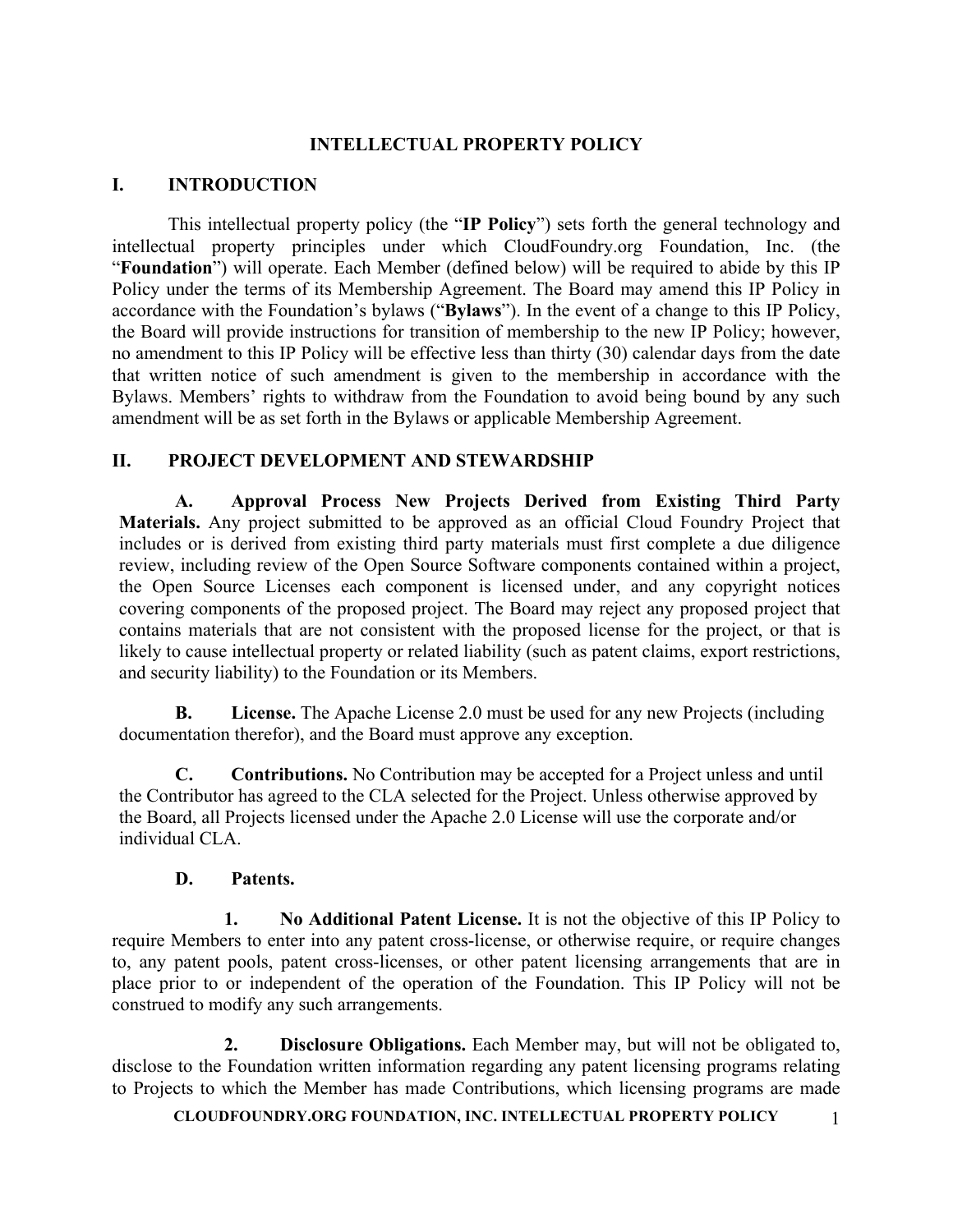generally available, including pursuant to any standards initiative. The objective of this Section is transparency. Nothing in this IP Policy or the act of receiving a disclosure for a Project will be construed or otherwise interpreted as any kind of express or implied license or representation with respect to the existence or non-existence of patents or patent applications. To the extent there is any conflict between this Section II.D.2 and the terms of any CLA for the Project in question, the terms of the applicable CLA shall apply.

# **E. Copyrights.**

**1. Grant of Rights.** All Contributors providing Contributions to the Foundation, including Members, must, prior to making the Contributions: (1) sign the CLA applicable to such Project, or (2) enter into an alternative agreement (e.g. a development or consulting agreement) that grants the Foundation sufficient rights to make such Contributor's Contributions generally available under the Open Source License terms applicable to the Project. Alternative agreements are discouraged, and must be approved in advance by the Board, PMC Council Chairperson, and Project Lead.

**2. Copyright Notices.** The Foundation will not be obligated to maintain any copyright notice of any Contributor on any software or materials in a Project. Any exceptions to this requirement (such as for significant and conceptually separable Contributions) may be determined by the Project Lead. Any document or source code produced by the Foundation shall include the following copyright notice (in addition to any other notices required by law): "Copyright © CloudFoundry.org Foundation, Inc. [insert year]. All Rights Reserved."

**F. Trademarks.** The Foundation shall maintain and publish Trademark Guidelines on its website. The Trademark Guidelines shall provide guidance for anyone who desires to display or otherwise use the Marks, as defined below. The Foundation and its Members shall adhere to the Foundation's Trademark Guidelines adopted herewith, as may be amended from time to time.

**1. Adoption of Marks.** The Foundation may from time to time select one or more names, logos, trademarks, certification marks, or service marks (collectively, "Marks"), to be used to promote Projects. In such case, the Foundation will promulgate policies for use of such trademarks or service marks (which may include certification requirements) under a separate policy, as approved by the Board. The Foundation will take such steps as the Board deems necessary and proper to protect its rights under such Marks adopted for use by the Foundation.

**2. Use of Member's Marks.** The Foundation may display the names and logos of the Members on the Foundation's membership webpage. This IP Policy will not grant the Foundation any other right to use the trademarks or trade names of any Member, nor to designate any Member as the source or origin of any Project, except to the extent required to adhere to notice requirements in the applicable Open Source License. The use of the corporate name or corporate logo of each Member will inure solely to the benefit of such Member, and be subject to that Member's usage guidelines, if any, as updated from time to time.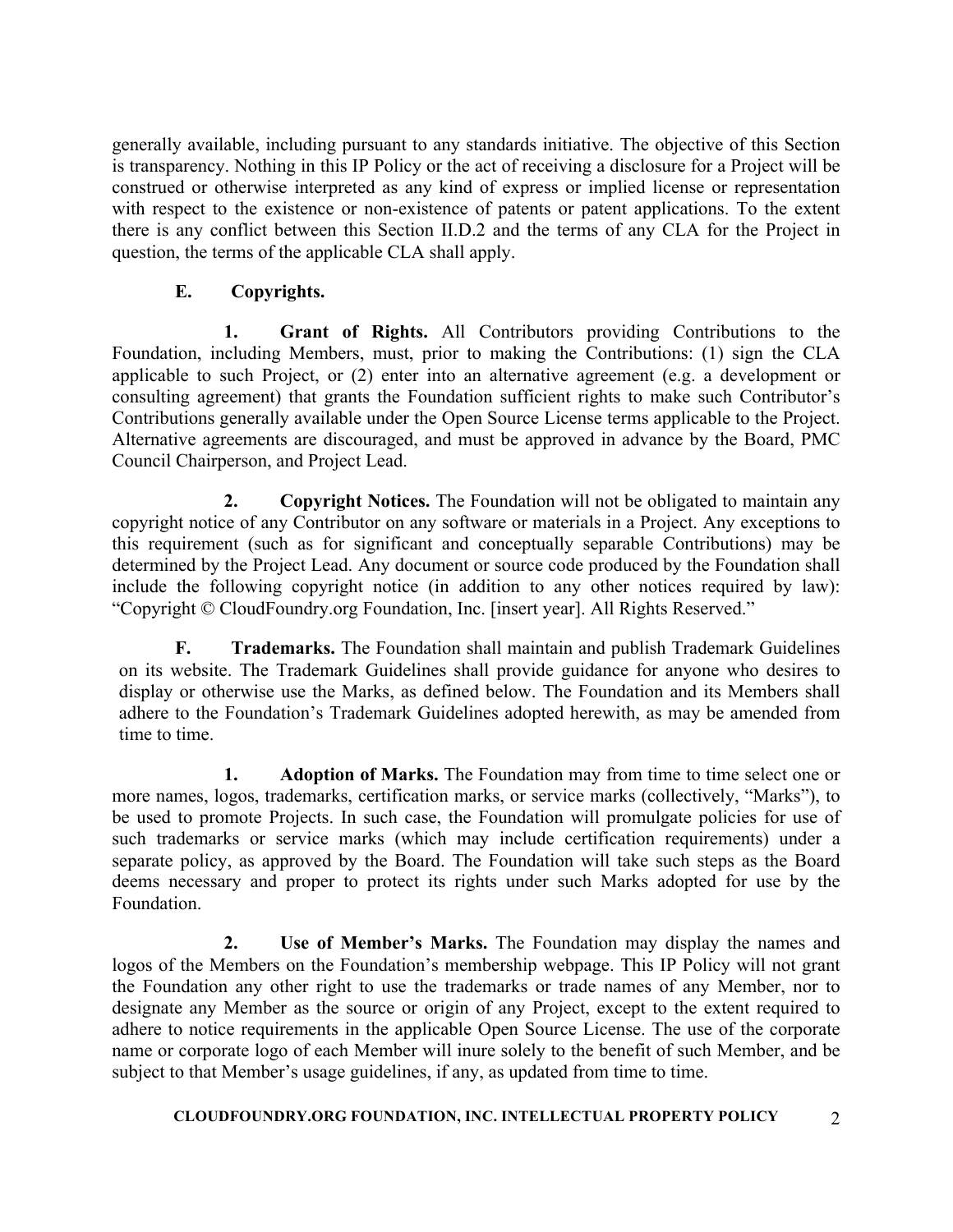**3. Certification Programs.** The Foundation shall create two certification programs for Cloud Foundry. The fundamental principles underlying the certification programs are that the Cloud Foundry trademarks be used to protect the integrity of the project for Members via (1) a strict trademark policing process, and (2) encouraging no forking of the Foundation software. Furthermore, the Cloud Foundry certification programs shall promote user confidence in Cloud Foundry (quality, interchangeability, functionality) as well as provide guidelines for vendor differentiation and value addition. The two (2) certification programs are the Cloud Foundry platform-as-a-service ("PaaS") Certification Program, and the Cloud Foundry Compatible Certification Program.

**a. Cloud Foundry PaaS Certification**. In order to be a certified as a Cloud Foundry PaaS, it must include and use all "Required" software components, without modification or substitution. The list of "Required" software components shall be maintained by the PMC Council. Such a certification designation applies to PaaS distributions and software-asa-service offerings. The remaining certification elements shall be determined separately by the Foundation.

**b. Cloud Foundry Compatible Certification**. In order to be certified as Cloud Foundry compatible, an organization must offer a service and/or buildpack that works with a certified Cloud Foundry PaaS. The criteria that validates such interoperability shall be defined and maintained by the PMC Council. The remaining certification elements shall be determined separately by the Foundation.

**G. Confidentiality and Trade Secrets.** Members acknowledge that the Foundation's mission is to make the Projects freely available, and, accordingly, Members shall ensure that any Contributions or other materials or information provided by Members' employees or agents to the Foundation are not subject to any requirement of confidentiality, unless and to the extent expressly agreed upon in advance in writing by the Board and the Member.

#### **III. TECHNICAL RESOURCES**

Members may provide the Foundation with engineering resources or other in-kind services, to aid in development of various Projects. In such case, the Member and the Foundation will enter into a written agreement relating thereto.

#### **IV. AMENDMENTS**

Any amendment to this IP Policy must comply with the requirements therefor in the Bylaws. Any such amendments will only be applied prospectively and become effective no sooner than thirty (30) days following notification of the vote approving such proposed amendments.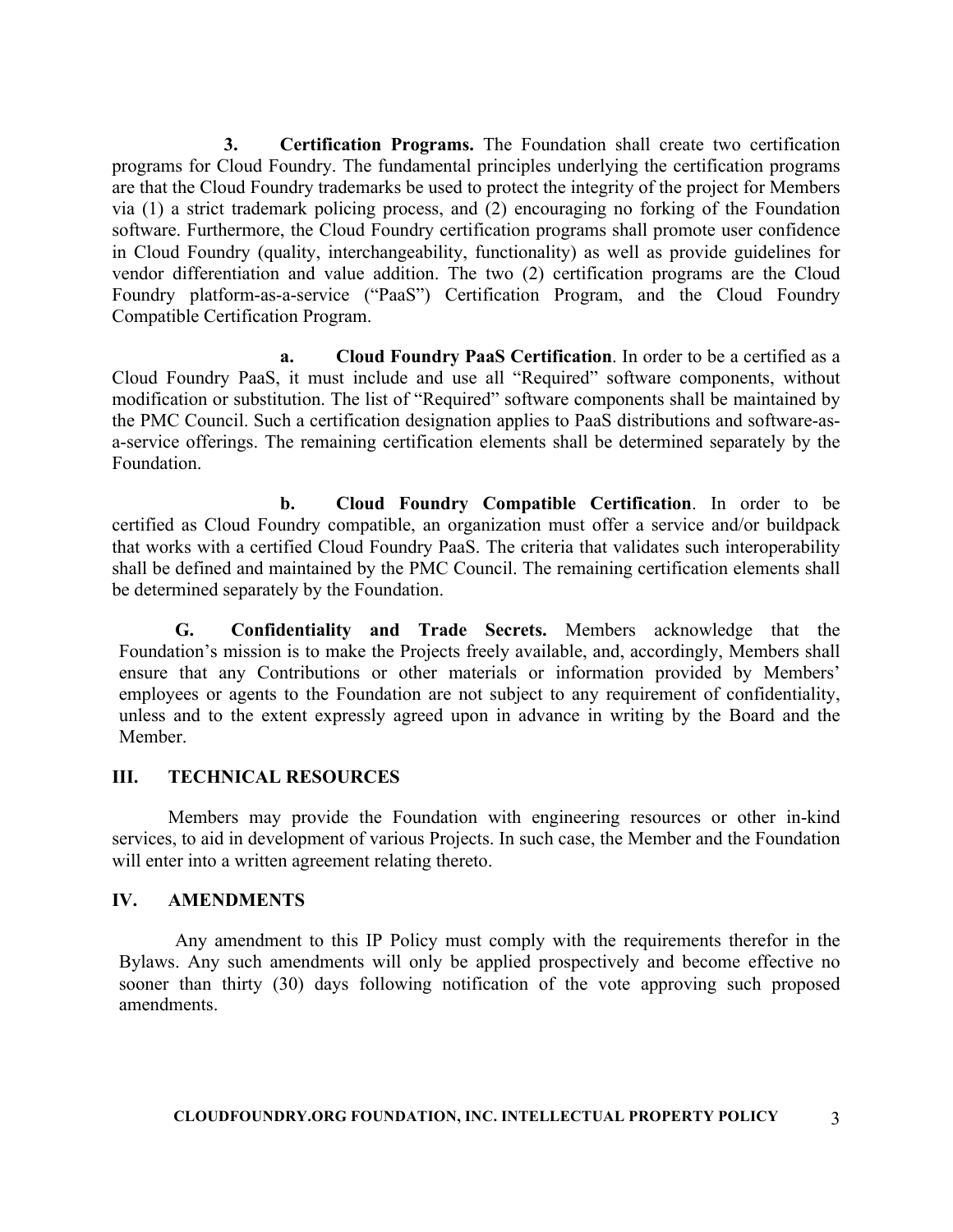## **V. DEFINITIONS**

Each capitalized term within this document will have the meaning provided below. Unless otherwise set forth herein, each capitalized term will have the meaning set forth in the Bylaws.

**A.** "**Apache License 2.0**" means the Apache Software Foundation open source license accessible at http://www.apache.org/licenses/LICENSE-2.0.

**B. "Active Project"** means a Project that is undergoing active development and is included in the release train process.

**C. "Archived Project"** means a Project that reaches the end of its useful life, is retained for prosperity, but is no longer actively developed or eligible for release train inclusion.

**D. "Board"** means the Board of Directors elected by the Founders to manage the Foundation affairs Foundation in accordance with the powers and duties enumerated in these Bylaws.

**E.** "**CLA**" means a contributor license agreement substantially in the form of the Apache Foundation CLA at http://www.apache.org/licenses/icla.txt (for individuals) and http://www.apache.org/licenses/cla-corporate.txt (for corporations) to be prepared and made available by the Foundation.

**F. "Contributor"** means developers that participate in one or more Projects in a non-committer capacity.

**G.** "**Contribution"** means any information or materials, including software source code, documentation, or related materials, provided to the Foundation by a Member or other party and which is, or is proposed to be, included in a Project.

**H. "Incubation Project"** means a Project that is proposed for inclusion in the Foundation, undergoing active development, but is not included in the release train process.

**"Mature Project"** means a Project that has no planned feature development, but is still supported and part of the release train process.

**J.** "**Member**" means a person or entity that is a member in good standing of the Foundation in accordance with the Bylaws and any related Membership Agreement.

**K.** "**Membership Agreement**" means the agreement between the Foundation and each Member regarding each such Member's rights and obligations as a Member.

**L.** "**Open Source License**" means any free or open source software license approved by the Open Source Initiative.